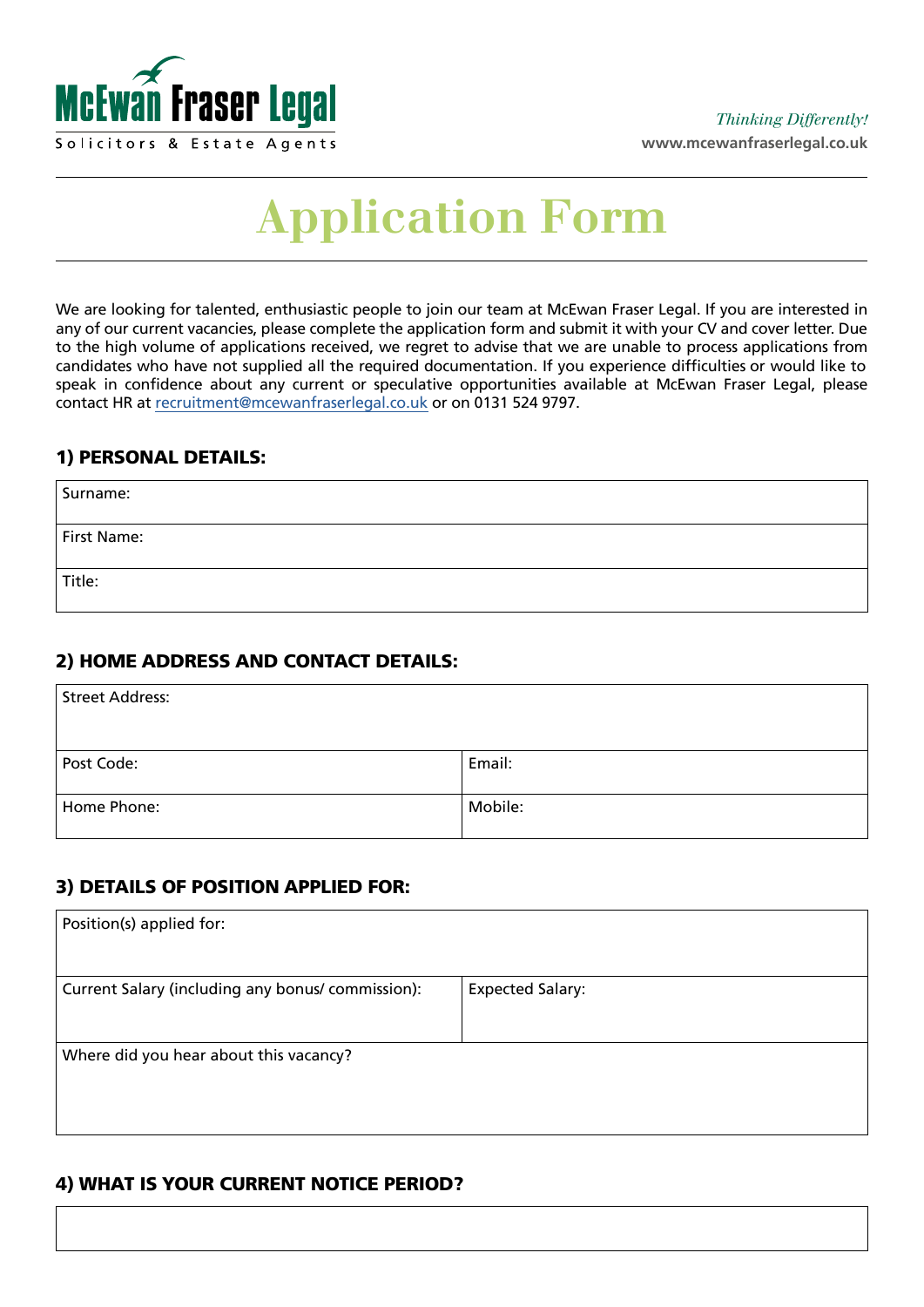# 5) PERSONAL STATEMENT:

| If not already contained within your covering letter or email, please briefly explain how your experience, skills and<br>knowledge make you the ideal candidate for McEwan Fraser Legal as well as your reasons for applying. |  |  |
|-------------------------------------------------------------------------------------------------------------------------------------------------------------------------------------------------------------------------------|--|--|
|                                                                                                                                                                                                                               |  |  |
|                                                                                                                                                                                                                               |  |  |
|                                                                                                                                                                                                                               |  |  |
|                                                                                                                                                                                                                               |  |  |
|                                                                                                                                                                                                                               |  |  |
|                                                                                                                                                                                                                               |  |  |
|                                                                                                                                                                                                                               |  |  |
|                                                                                                                                                                                                                               |  |  |

#### 6) DO YOU HAVE THE RIGHT TO WORK IN THE UK?

Yes

If no, please give details

# 7) HAVE YOU EVER BEEN CONVICTED OF A CRIMINAL OFFENCE?

No

Yes

If yes, please give details of any criminal convictions except those 'spent' under the Rehabilitation of Offenders Act 1974.

# 8) DO YOU HAVE ANY DISABILITIES THAT MIGHT AFFECT YOUR APPLICATION?

No Yes

| Are there are any reasonable adjustments we can make to<br>$\frac{1}{2}$ assist you in your application? |  |
|----------------------------------------------------------------------------------------------------------|--|
| Will there be any reasonable adjustments we can make to<br>help you carry out the job itself?            |  |